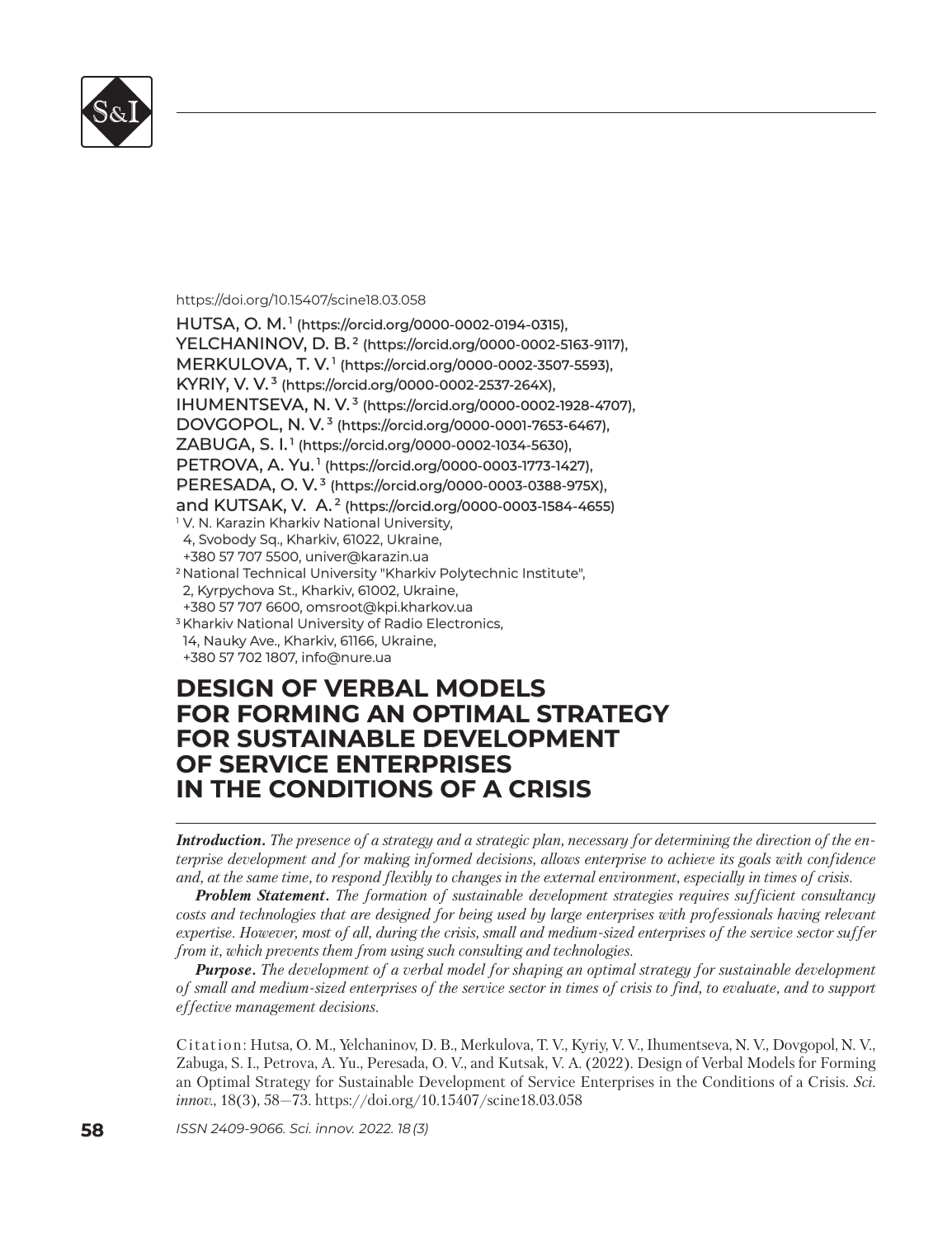*Materials and Methods. Methods of formal logic, qualitative methods of verbal analysis, methods of discrete mathematics, and benchmarking method.*

*Results. A verbal model has been developed for classifying the current state of enterprises on the basis of qualitative methods. The model is adapted for the possibility of its use in the presence of an arbitrary set of criteria and their values. A model has been developed for the automatically finding the optimal path (strategy) from a certain alternative (the current state of the enterprise) to an alternative that is guaranteed to belong either to the next better class (short-term strategy), or to the best class (long-term strategy).*

*Conclusions. The verbal model allows us to describe and to classify the states of small and medium-sized enterprises of the service sector in any branch of business and automatically produces optimal strategies for their sustainable development. The criteria for optimal strategy may be the time and cost of achieving the required state of enterprise.* 

*K e y w o r d s : verbal analysis, optimal strategy, and decision support system.*

The modern business environment defines its own rules of conduct for enterprises in the competitive market. Market practice demonstrates new modern methods, tools, and approaches to the management of organizations, which allow enterprises to form advantages among competitors and, accordingly, to raise their competitiveness. In this case, the presence of a strategy, a strategic plan, necessary for determining the direction of the enterprise development, making informed decisions, comes to the fore. Without a strategy, a company lacks a well-designed plan of action which helps it adapt quickly and easily to the changing external environment and without which it is difficult to achieve the desired goals and objectives. A strategy allows the enterprise to achieve its goals with confidence and, at the same time, to respond flexibly to changes in the external environment. This is most evident in times of crisis. A prime example of such a situation is the COVID19 pandemic, which has had serious economic consequences worldwide, especially for small and medium-sized enterprises (SMEs) in the service sector. In particular, statistics show that 33% of such small enterprises in Ukraine have lost between 50% and 75% of their income, and 7% are considering closing down [1]. In such a situation, service SMEs, which do not have enough qualified specialists or do not have them at all, need consulting on making effective management decisions. This is particularly relevant in such a specific area as building a sustainable enterprise development strategy in a crisis.

There is a substantial number of publications in this field.

Thus, the paper [2] discusses theoretical and practical examples of how to achieve and maintain SME business efficiency by implementing optimal and cohesive management models. The basis for increasing efficiency is the optimization of SME business processes. The disadvantage is that this approach requires quite a long time, significant funds and qualified specialists.

The paper [3] proposes theoretical provisions and methodological recommendations on the formation of a logistics approach to the development strategy of service companies to make managerial decisions in conditions of economic instability. Based on the assessment of quantitative parameters of micro-, macro- and internal environment of the company, the company's business profile and general development strategy are determined. The strategy is based on identification of optimal logistic, marketing, production, financial and human resources strategies for an individual strategic area of business. The research is theoretical and uses quantitative methods. The disadvantages include the fact that the results of the study are designed for sufficiently large enterprises with corresponding human resources.

The subject of the paper [4] is a set of theoretical and methodological aspects of development strategy formed for objects (country, region, industry, enterprise) on the basis of life cycle theory in conditions of uncertainty of the external environment. The methodology involves a certain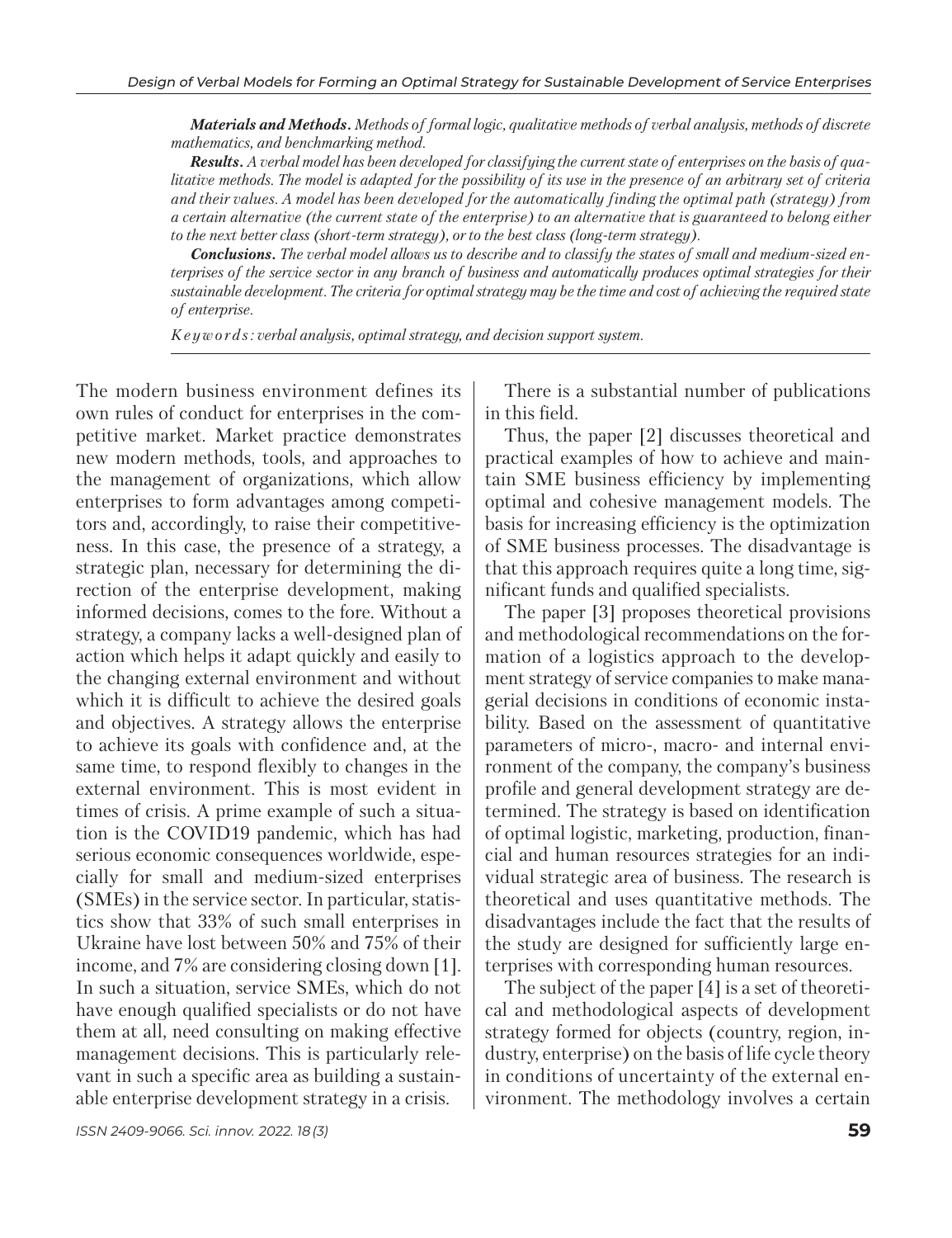sequence of studying the life cycle of a product in retrospect and at the current moment, then modeling and developing options for implementing short-term and long-term strategies. The results of the study are intended to substantiate the methodology of strategic planning in the context of environmental uncertainty, taking into account the life cycle theory. The combination of strategic management with life cycle theory will improve the objectivity and effectiveness of management decisions. Taking into account the li-fe cycles of an organization in strategic planning allows choosing an effective strategy. The disadvantages are the following: the proposed methodology uses quantitative methods and is designed for large production enterprises that have the sufficient human resources and funds for research.

In the paper [5], a methodology based on multi-criteria optimization is described and applied to a case study of the industrial supply chain. It is also stated that life cycle assessment is an important tool in mapping enterprise strategy. It is emphasized that improving sustainability reporting by identifying sources of uncertainty in life cycle methodologies as well as supply chain analytics has the greatest impact on defining business strategies. The proposed methodology addresses supply chain design and planning and therefore the definition of business strategy in relation to environmental protection strategies. This is important for large industrial enterprises, but is not decisive for SMEs.

The work [6] investigates topical issues of formation of sustainable development methodology. The main factors of sustainable development are analyzed. The economic tools to ensure sustainable development of enterprises at different levels of management are considered. Particular attention is paid to scientific and applied aspects of sustainable development, such as public-private partnership, professional and emotional competence of civil servants and information space of innovative business processes of industrial enterprises. The scientific-applied aspects of credit support in the financing of investment activities of enterprises, marketing research of new media and technological development of the process of implementation of banking products are also considered. The disadvantage is that the proposed economic instruments are designed for sufficiently large enterprises with sufficient human resources and funds.

In [7], research has been conducted into the sustainability of retail trade. It is highlighted that, increasingly, retailers are facing major sustainability challenges, such as pressure from resource constraints, fierce competition, changing customer needs and evolving technology. It is suggested that adopting best practices through manager training is the key to achieving sustainability for retailers. The disadvantage is that this approach requires the creation or acquisition of sufficient training material and the availability or selection of adequate staff willing to be trained for a certain period of time.

The paper [8] addresses the fundamental problem of corporate sustainability in terms of transforming trade-offs through win-win management strategies aimed at value creation. A combination of four identified management strategies with three ESG ("ecological, social and governance") sustainability criteria in the form of a matrix of 12 blocks is proposed as a tool for strategic management of corporate sustainability. The disadvantage is that the results of the study are based on quantitative methods and are designed for large enterprises with a large number of staff and stakeholders.

In [9], as a strategy for the development of power supply companies, it is proposed to carry out their organizational changes on the basis of optimization of information management support using the Petri nets. The disadvantage is that this approach requires a detailed description of business processes, i.e. quite a long time, significant funds and qualified specialists.

All this allows us to argue that the formation of sustainable development strategies:

• requires sufficient consultancy costs: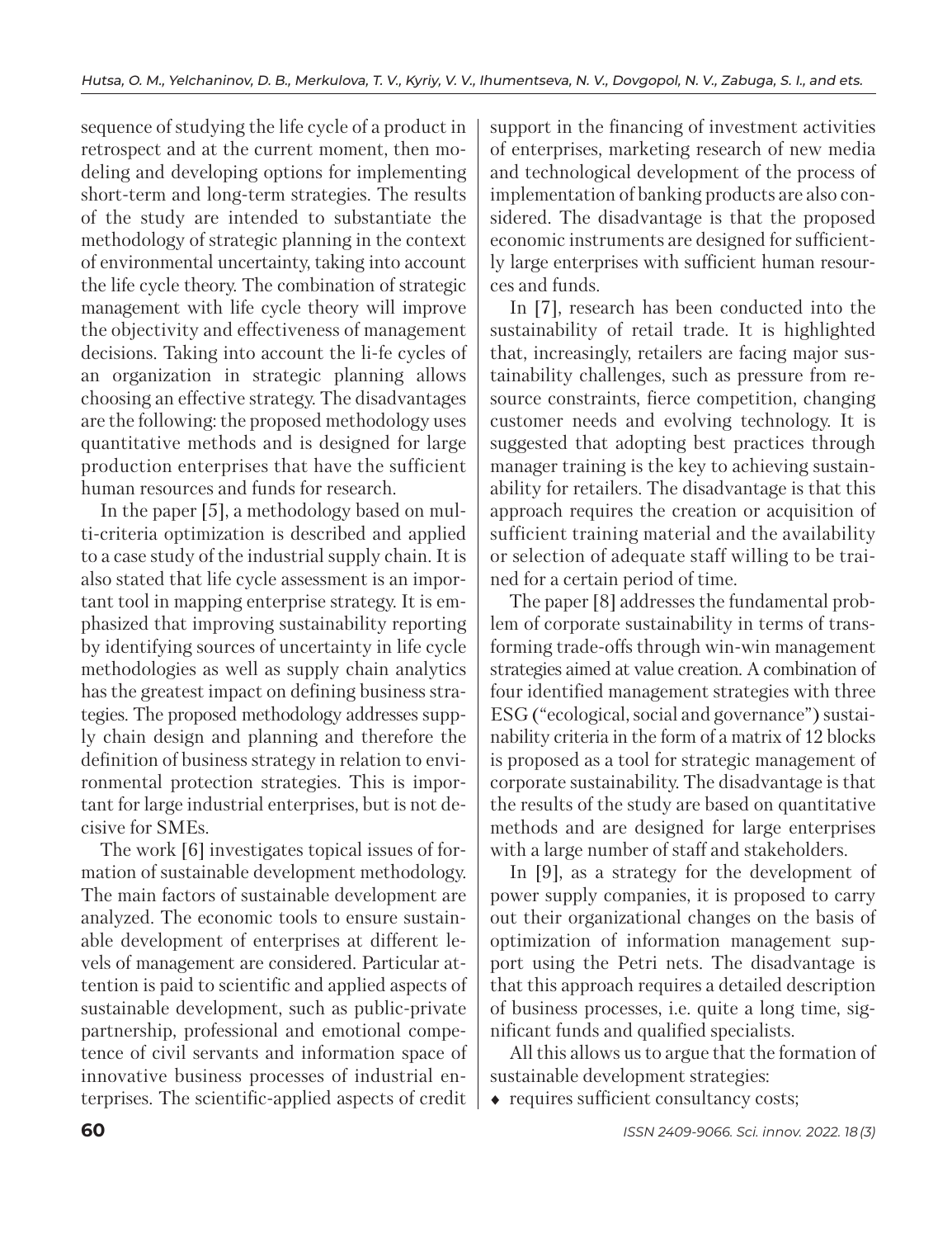use technologies based on mathematical models and quantitative methods that are designed for use in large enterprises with specialists with relevant expertise.

In other words, there is currently no adequate, sufficiently simple and accessible consultancy tool to enable SMEs to formulate an optimal strategy for their sustainable development.

If we turn to the world practice, such problems are solved by creating consulting zones for entrepreneurs. For example, in the USA, there is a company American Small Business Development Centers (SBDC) [10], which provides SMEs with free business consulting on business planning and many other topics. If we take Ukraine, the Ministry of Digital Transformation is dealing with this problem, and at the end of 2019 it started the creation of consulting zones for entrepreneurs on the model of SBDC.

However, this program, like its prototype, the SBDC, is designed mainly for off-line counselling (with on-line counselling available only by appointment and strictly during office hours) [11].

Therefore, it is relevant to develop a verbal model (VM) of the optimal strategy for sustainable development of service enterprises in times of crisis for SME consulting in a non-stop on-line mode. This will enable the management of such enterprises to make effective management decisions with minimal loss of time and money.

The application of economic and mathematical methods in management and marketing is often limited. In many cases, this is due to the lack of statistical and other information in small and medium-sized enterprises, as well as to the lack of specialists in such enterprises with necessary qualifications. It is especially noteworthy that in a crisis situation it is not possible to apply statistical data that are obtained under normal conditions. In such a situation, expert judgement is the only means of solving such problems [12]. The advantages of expert evaluations include ease of application for forecasting almost any situation, including under conditions of incomplete infor-

The aim of the study is to develop a VM for shaping an optimal strategy for sustainable development of service SMEs in times of crisis to find, evaluate and support effective management decisions.

In order to achieve the objective, the following tasks need to be carried out:

- $\bullet$  develop a verbal model for classifying the current state of service SMEs based on qualitative methods;
- $\bullet$  adapt the verbal model for classifying the current state of SMEs, which has been chosen as the basis of the VM, so that it can be used with an arbitrary set of criteria and their values;
- develop a model for automatically finding the optimal path (strategy) from a given alternative (current state of the enterprise) to an alternative that is guaranteed to belong either to the next best class — short-term strategy, or to the tops class — long-term strategy.

In quantitative methods used to build decision support systems (DSS), an implicit assumption is made that a person measures some quantitative parameter once [14]. The resulting value is the only one that reflects the decision maker's (DM) preference. However, psychological research [15], as well as practical experience of applying these methods, allow us to question the validity of this assumption.

As we know, DM is not an accurate measuring device that does not allow for inaccuracy in quantitative measurements [14]. Psychophysics provides quantitative evidence of human inaccuracy in measuring physical parameters (weight, length, and so on). As a consequence, the direct assignment of quantitative criterion weights is always carried out with errors [16]. The need to account for errors in quantitative measurements is rightly pointed out in [17]. In psychological ex-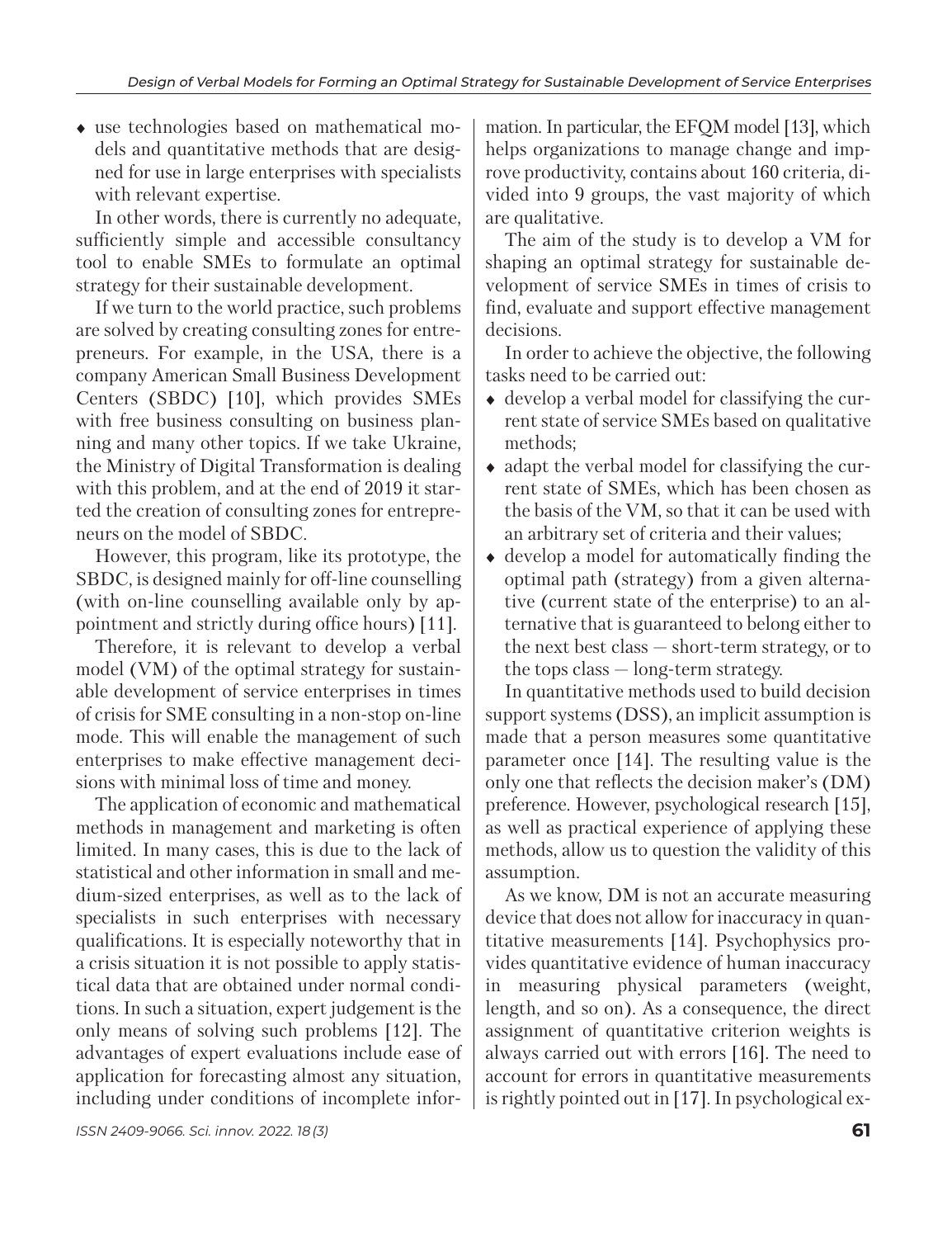

*Fig. 1.* **Procedure for constructing a decisive rule** *Table 1.* **Fragment of the Decisive Rule** 

periments [15] it was shown that human "heuristics and biases" lead to significant errors in the information obtained (for example, in quantitative assessment of event probabilities).

Therefore, the development of the proposed model is based on the use of qualitative information expert knowledge obtained from experts in terms of their subject area. The expert is the DM, who is the main source of data for the VM. ORCLASS (ORdinary CLASSification of options) [15] from the set of verbal decision analysis methods is chosen as the method. This converts quantitative criterion scales into verbal ordinal scales. For example, quantitative thermometer scales are converted by the DM (expert doctor) into an ordinal temperature scale:

- $-$  "low":
- "normal";
- "elevated";
- $-$  "high".

The ORCLASS method is based on three concepts: alternative, criterion (and its values) and class — having the following meaning:

- alternatives: data sets (research results). For the model under development, these are sets of SME indicator values;
- $\bullet$  criteria: the set of characteristics that distinguish the alternatives from one another. For the model being developed, it is a set of SME indicators;
- $\bullet$  criterion values: the set of all possible values for all criteria, ordered from best to worst for each criterion. For the model under development, these are the values of the SME indicators;
- classes: having their own unique features, ordered (from best to worst) parts of a common list of all possible alternatives. For the model being developed, this is one of the possible states of an SME.

The concepts described are defined with the use of benchmarking techniques [18], based on the performance of leaders in the business sector in which the SME is operating.

| Number                | Criteria values |                                       |                |                                       |                |                |               |
|-----------------------|-----------------|---------------------------------------|----------------|---------------------------------------|----------------|----------------|---------------|
| of the<br>alternative | C <sub>1</sub>  | C <sub>2</sub>                        | C <sub>3</sub> | C <sub>4</sub>                        | C <sub>5</sub> | C6             | Class         |
|                       | 1               |                                       |                |                                       |                |                |               |
| $\overline{2}$        |                 |                                       |                | $\overline{1}$                        |                | $\overline{2}$ |               |
|                       |                 |                                       |                |                                       |                |                |               |
| 7815                  | $\frac{3}{3}$   | $\begin{array}{c} 3 \\ 3 \end{array}$ | $\frac{3}{3}$  | $\begin{array}{c} 3 \\ 3 \end{array}$ | $\frac{3}{4}$  | $\frac{5}{1}$  |               |
| 7816                  |                 |                                       |                |                                       |                |                | $\frac{3}{2}$ |
|                       |                 |                                       |                |                                       |                |                |               |
| 15624                 | 5               | 5                                     | 5              | 5 <sup>5</sup>                        | 5              | 4              |               |
| 15625                 | 5               | $\overline{5}$                        | 5              | $\frac{1}{5}$                         | $\overline{5}$ | $\overline{5}$ | 5<br>5        |
|                       |                 |                                       |                |                                       |                |                |               |

**62** *ISSN 2409-9066. Sci. innov.* 2022. 18 (3)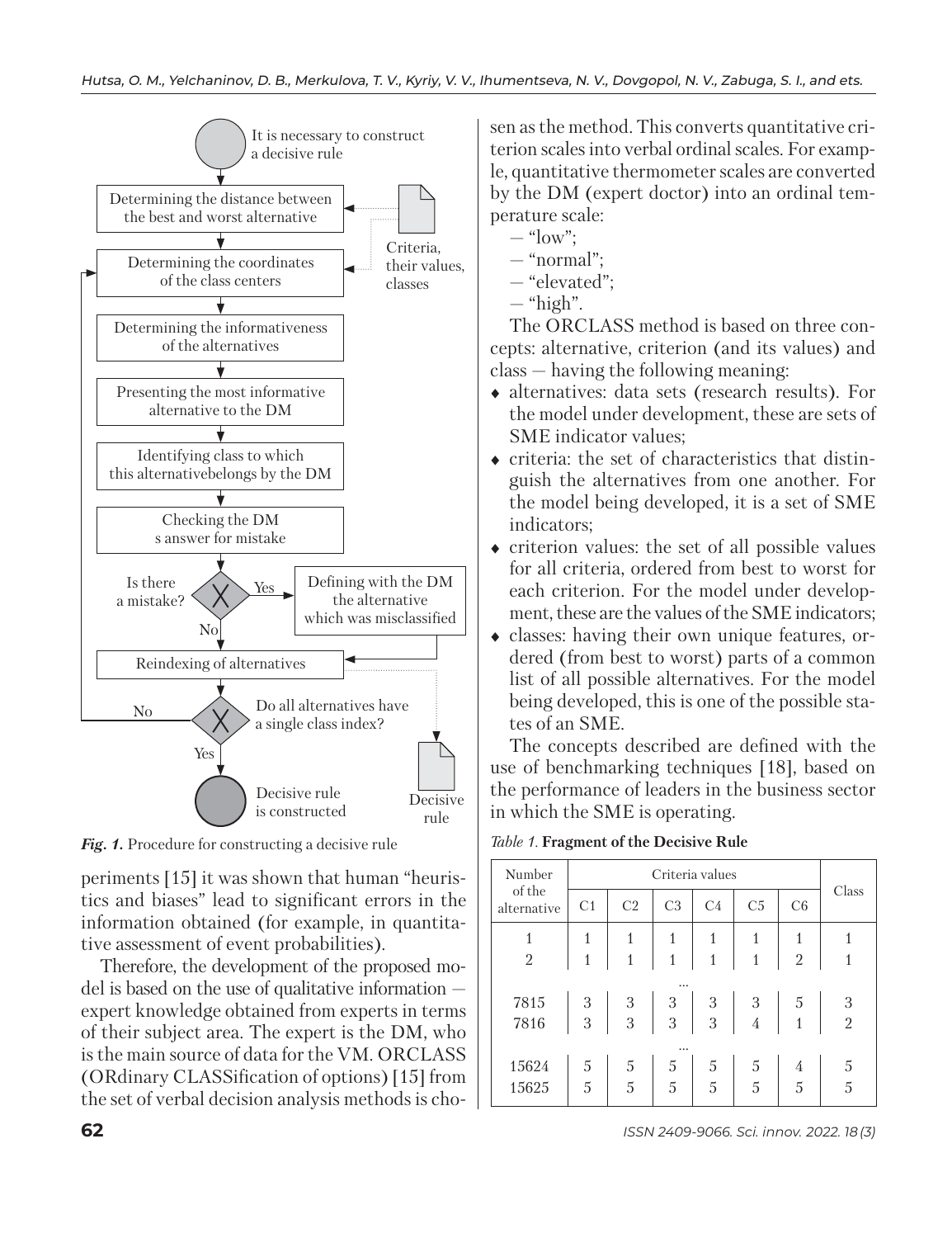

*Fig. 2.* Verbal model of the ORCLASS method for classifying the current state of SMEs

The basic principles of verbal decision analysis are formulated as follows

- the use of definitions and formulations to describe the problem and the wording of the assessment of options in a way that is natural to the decision-maker, their advisers and active groups, without any conversion of such verbal formulations into quantitative values;
- $\bullet$  the construction of a decisive rule (Fig. 1) based on logical, qualitative transformations of verbal variables while respecting the psychological and mathematical correctness of these transformations.

The decisive rule for the model being developed is a table containing all possible alternatives arranged in lexicographical order from the best (having the best values of all SMEs indicators) to the worst (having the worst values of all SMEs indicators) alternative, each of which is assigned a class to which it belongs.

A fragment of the decisive rule for 6 criteria with 5 values (total  $5^6$  = 15625 alternatives) and 5 classes is shown in Table 1.

In contrast to ORCLASS, we can assume that the probability of assigning an alternative to a certain class is a constant, independent of the alternative and determined only by the number of partition classes.

The optimal path is searched in the space of all hypothetically possible SME states, as the path with the shortest distance from the current state to the boundary state of the next best class.

### **1. Development of VM for of the current state of service SMEs based on qualitative methods**

A verbal model of the ORCLASS method for classifying the current state of SMEs is presented in Fig. 2.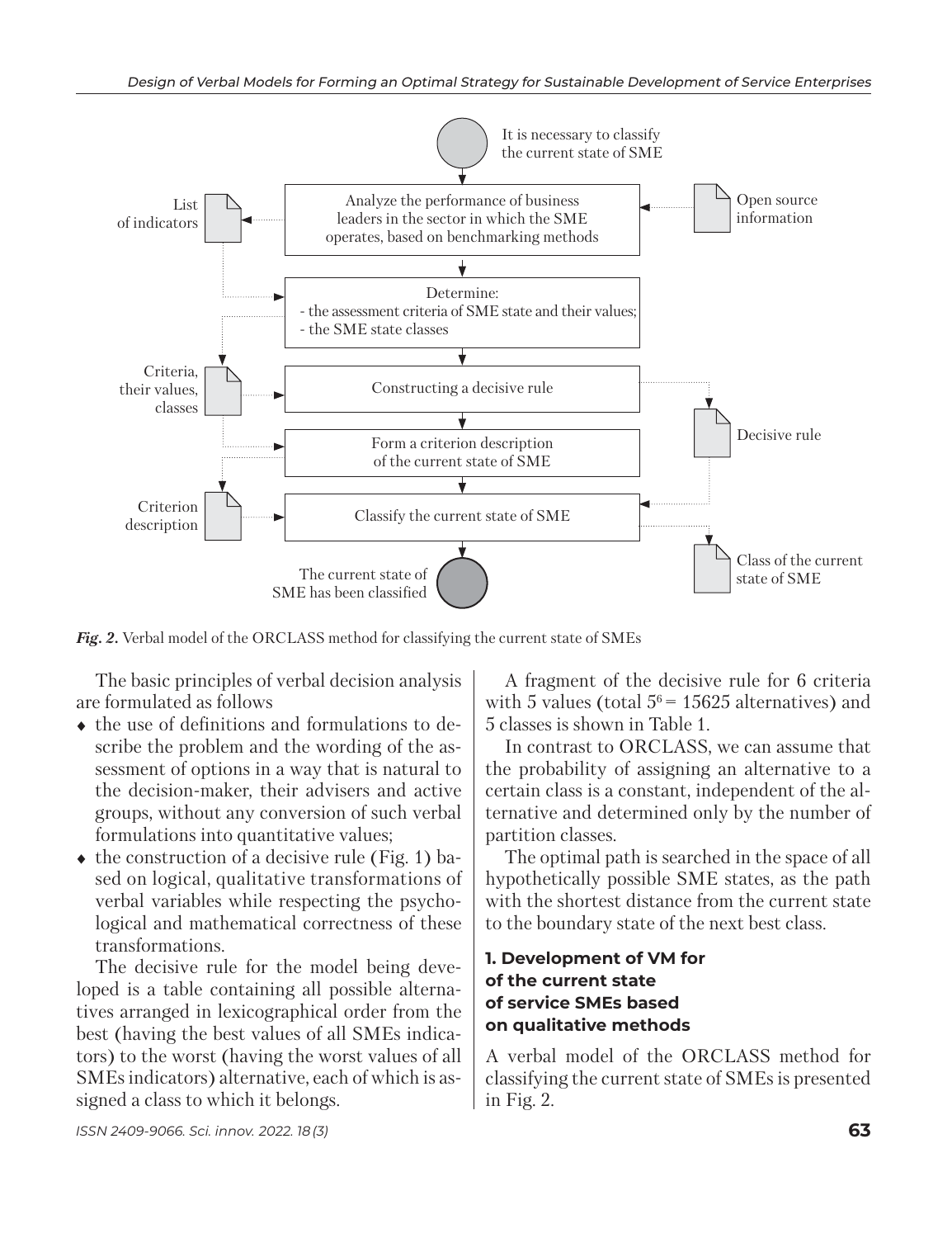The model presented in Figure 2, the DSS for classifying the current state of the enterprise, contains the following procedure:

1) based on publicly available information on the performance of business leaders in the industry in which the SME operates, benchmarking techniques are used to determine a list of indicators that can be used to assess the performance of businesses in the industry;

2) based on the identified list of indicators, the criteria, their values and the SME state classes are defined.

Examples of criteria: *state of management, existing policies and strategies, state of human resources, state of partnerships and resources, state of processes, attitude to customers, attitude to socie ty, main results of activities*, etc.

Example values for the *process state* criterion (from best to worst): *all SME processes are described, most SME processes are described, main SME processes are described, some SME processes are described, SME processes are not described*.

Examples of classes (from best to worst): *"Stable development"; "Developmental tendency"; "Equilibrium"; "Stagnation tendency"; "Stagnation"*. As practice shows, a breakdown into 5 classes is sufficient;

3) Based on the list of criteria, their values and classes of SME states, a decisive rule is developed according to the procedure shown in Figure 1. A certain SME state belongs to a certain class: from the best (class I) to the worst. The subdivision of all possible alternatives of the SME state into classes is made on the basis of expert evaluations. Each class has its own set of criterion values, i.e. alternatives;

4) Based on the list of criteria and their values, a criterion description of the current state of the SME is formed, i.e. SME managers determine the current value for each criterion on the basis of the available data;

5) The resulting criterion description (set of criterion values) of the current SME state is compared with the complete set of all possible SME

states, i.e. with a decisive rule in the form of a table. In this table, a row is determined which coincides with the set of criterion values from the criterion description and the corresponding value of the SME state class.

The model developed makes it possible:

- For any set of process indicators and their values, to rank (to arrange into predetermined classes) according to the "better-worse" principle a certain number of alternatives (sets of SME process indicator values), i.e. to build a decisive rule;
- $\bullet$  to use the decisive rule to unambiguously identify which class any of the alternatives in the DSS input belongs to.

Due to the peculiarities of the procedure for constructing a decisive rule, namely the need to calculate the informativeness of an alternative relative to a particular class, the number of criteria and their values is currently limited. Practice has shown that when there are 4 criteria with 5 values each, the resulting values of the informativeness of the alternative are incorrect when divided into 5 classes. An alternative that differs from the best by one criterion by one value is more informative than an alternative that has average values for all criteria.

This required an appropriate adaptation of the existing procedure for constructing a decision rule for an arbitrary number of criteria and their values.

# **2. Adaptation of VM for the classification of the current state of service SMEs**

Formally the classification (distribution) of alternatives into *k* classes corresponds to a polynomial (multinomial) distribution in which the event *Ai* is expressed by assigning (classifying) an alternative to *i*-th class  $(i = 1, ..., k)$ . These events are mutually exclusive, because an alternative can belong to only one class. Let us denote by  $p \geq 0$ the probability of event *Ai* , ξ*<sup>i</sup>* is the number of alternatives belonging to *i*-*th* class,  $P(\xi_1 = n_1, ...,$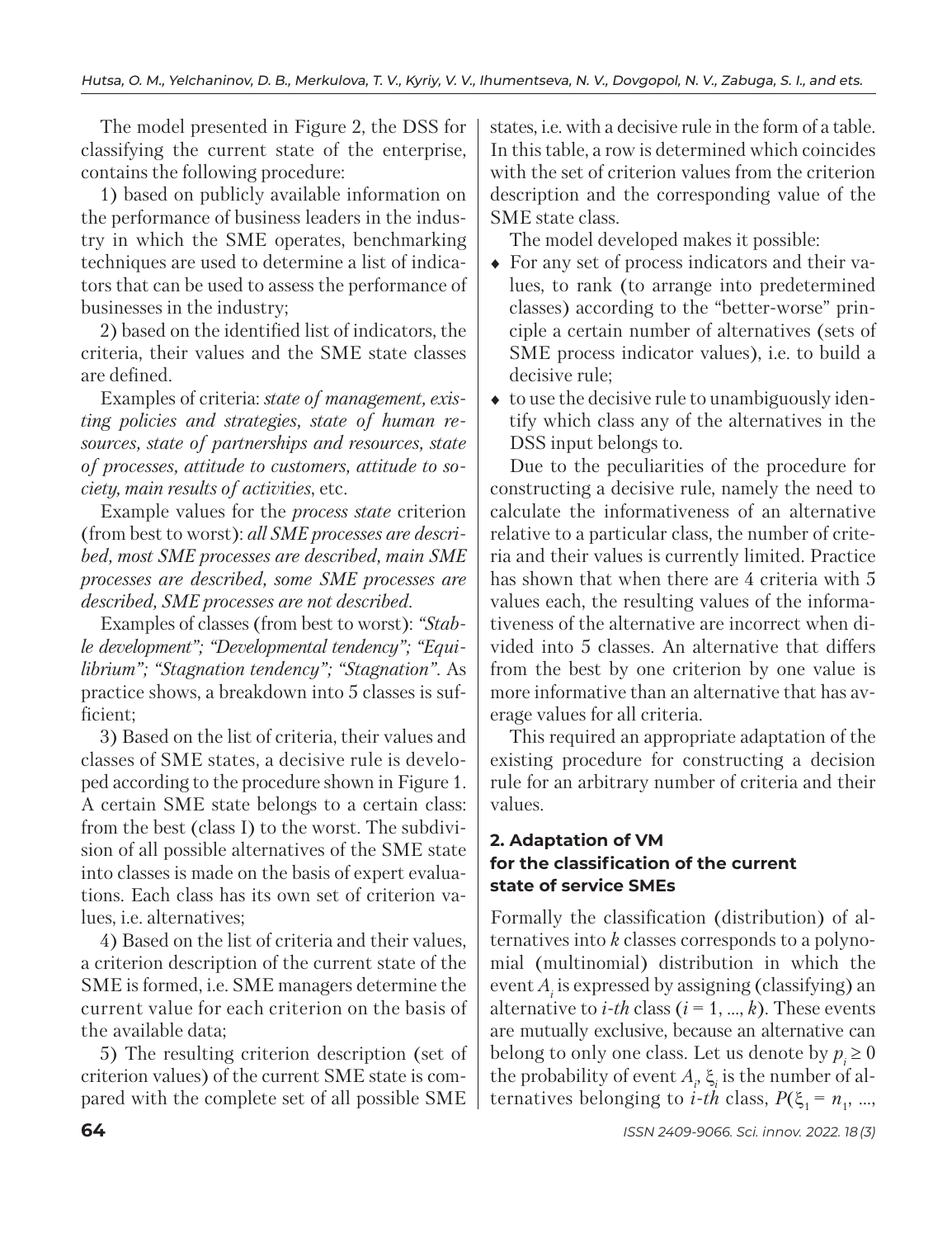

*Fig. 3.* Visualization of the trinomial distribution with Probability Mass values of the probability function  $P(\xi_1 = n_1)$ ,  $\xi_2 = n_2$ ,  $\xi_3 = n_3$ ), for all possible combinations of  $n_1$  and  $n_2$ occurrences of corresponding events



*Fig. 4.* Histogram with values of numbers (frequencies) of alternatives in classes 1, 2, 3, 4, 5 and normal distribution curve

 $\xi_k = n_k$ ) is the probability that the event *A<sub>i</sub>* occurs  $n_i$  times ( $i = 1, ..., k$ ). Then

$$
P = (\xi_1 = n_1, ..., \xi_k = n_k) =
$$
  
= 
$$
\frac{n!}{n_1! \times ... n_k!} p_1^{n_1} \times ... \times p_k^{n_k}
$$
 (1)

$$
\sum_{i=1}^{k} p_i = 1, \tag{2}
$$

$$
\sum_{i=1}^{k} n_i = n,\tag{3}
$$

where *n* is the number of all hypothetically possible alternatives.

Visualizing the probability function  $P(\xi_1 = n_1)$ ,  $\xi_2 = n_2$ ,  $\xi_3 = n_3$ ) by formulae (1)–(3) with  $p_1 = p_2 =$  $=p_3 = 1/3$  and  $n = 10$  by means of MATLAB [18] is shown in Fig. 3.



*Fig. 5.* Adapted procedure for building a decisive rule

Fig. 3 shows that for a fixed value of one variable, the other two variables are distributed in a binomial law.

The binomial distribution is known to approximate the normal distribution for large values of *n*. Therefore, the classification result of all hypothetically possible states of service SMEs should also approximate the corresponding normal distribution.

For example, let 1,036,800 alternatives be allocated to the 5 classes as follows:

- $\bullet$  in grades 1 (best) and 5 (worst), 5.558 alternatives each;
- in grade 3 (middle), 556.638 alternatives;
- grades 2 and 4 have 234.523 alternatives each. This distribution then corresponds to a normal distribution (Fig. 4).

This is the basis of the proposed adapted decisive rule procedure (Fig. 5).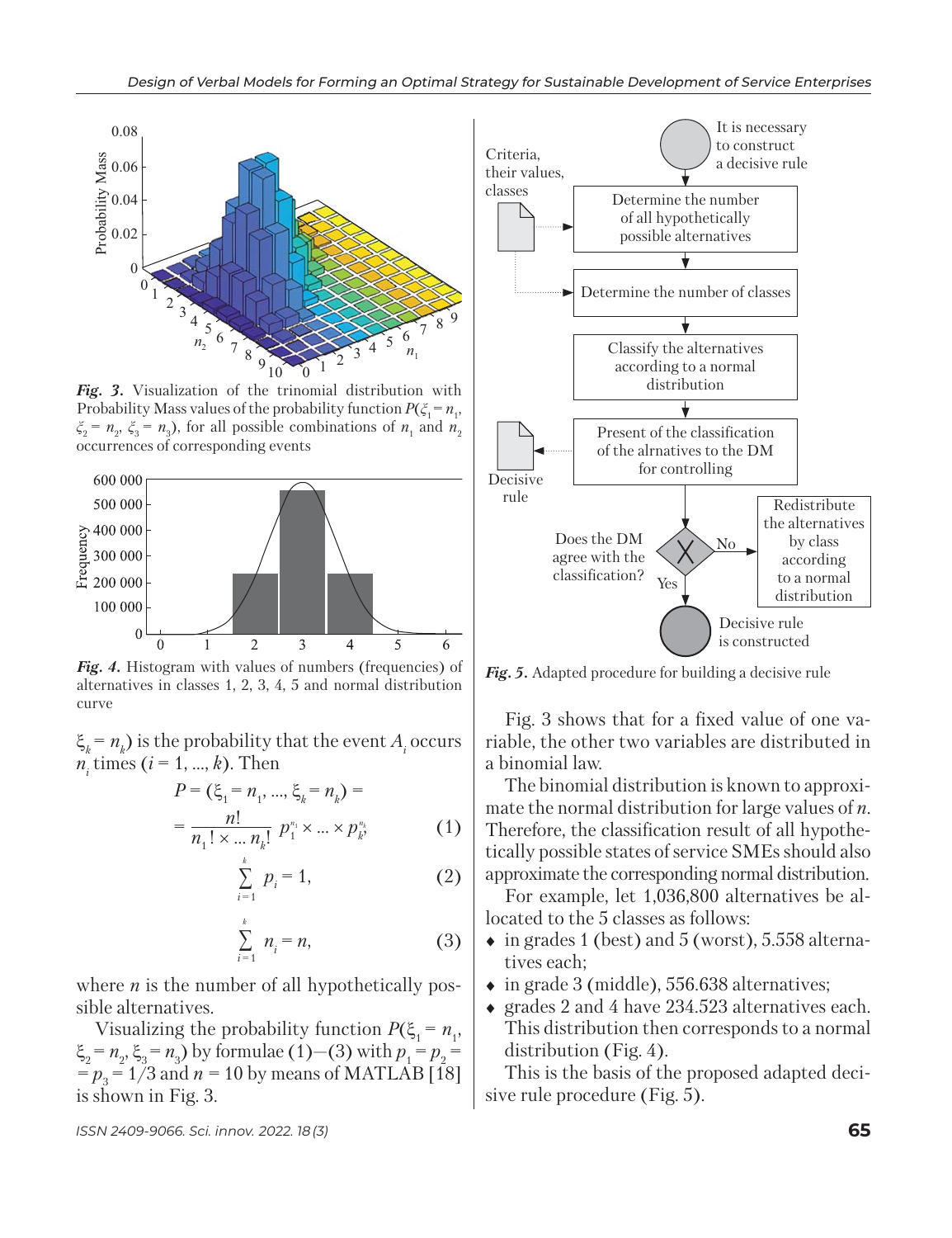

*Fig. 6. K<sub>m</sub>* criterion scale

The adapted procedure shown in Fig. 5 contains the following order of operations:

- define the number of all hypothetically possible alternatives as the product of the lengths of the criterion scales;
- determine the number of classes based on the DM's response;
- distribute the alternatives into classes according to a normal distribution, as the minimum possible deviation of the numbers (frequencies) of alternatives in the classes from the normal distribution curve (Fig. 4);
- present the distribution of alternatives to the DM for monitoring, with upper and lower class boundaries;
- In the case of disagreement with the distribution presented by the DM, reallocate the boundary alternatives, taking into account the DM's opinion, while remaining within the normal distribution (Fig. 4).

Thus, the adapted procedure is based on the result that the classical algorithm for building a decisive rule seeks to achieve: matching the classification to a normal distribution. This constructs a pattern that the decision maker can modify by reallocating alternatives across classes, staying within the normal distribution.

#### **3. Development of a model for automatically finding the optimal path (strategy)**

Formally there is a set of  $K = \{K_m\}_{m=1}^N$  criteria for assessing the state of SMEs. Each criterion  $K_{\mu}$ has a set of values, which will be formally denoted in the same way as the criterion itself:  $K_m$  =  $= {k_{m,n}}_{n=1}^{N(m)}$ , where  $N(m)$  is the number of criterion values  $K_m$ . The set of  $K_m$  values is ordered from best to worst. In other words, a ratio  $R_m$  =  $=\{(k_{m,i}, k_{m,j})\mid K_m K_m|k_{m,i} > k_{m,j}$  (better) at  $i < j\}$ of linear order (scale) is given:  $k_{m,1}$  is the best value,  $k_{m,N(m)}$  is the worst value. An illustration of the scale of criterion  $K_m$  is shown in Fig. 6.

If there is a formal description of the criteria, we can define the set  $A = K_1 \times K_2 \times ... \times K_M$  of all hypothetically possible states of an SME. The best SME state is  $a^{best} = (k_{1,1}, k_{2,1}, ..., k_{M,1})$ , the worst is  $a^{worst} = (k_{1,N(1)}, k_{2,N(2)}, ..., k_{M,N(M)})$ . Often, to shorten the entry, only the number of value on the criterion scale is given:  $a^{best} = (1, 1, ..., 1), a^{worst} =$ = (*N*(1), *N*(2), …, *N*(*M*)).

The criteria scales define a dominance relation *R* on the set *A*. A state  $a_i = (a_{i1}, a_{i2}, ..., a_{iM})$  is better than  $a_j = (a_{j,1}, a_{j,2}, ..., a_{j,M})$  if  $a_{i,m} \ge a_{j,m}$  for all  $m = 1$ ,  $...$ , *M* and there exists such  $m_0$  that  $a_{i,m0} > a_{j,m0}$ .

The set *A* is divided into non-overlapping subsets (classes of SME states):

$$
A = \bigcup_{t=1}^{r} A_t, \tag{4}
$$

where  $A_i \cap A_j = \emptyset$  at  $i \neq j$  and  $A_i > A_j$  (better) when  $i \leq j$ .

Partitioning (4) must satisfy two conditions:

a) if  $a_i > a_j$  and  $a_j \in A_t$ , then  $a_i \in A_s$  at  $t < s$ , in other words the best state should not fall into the worst class;

b) if  $a_i > a_j$  and  $a_i \in A_i$ , then  $a_j \notin A_s$  at  $s \le t$ , in other words, the worst state should not fall into the best class.

The lower boundary of class  $A_t$  is the set  $A_t^{low} \subset$  $A_t$ , whose elements pass to the worse class when any of their components deteriorates:  $a_i = (a_{i1}, ..., a_{i1})$  $a_{i,m} = k_{m,n}, \dots, a_{i,M}$  ∈  $A_t^{low}$ , if  $(a_{i,1}, ..., k_{m,n+1}, ..., a_{i,M}) \in$  $A_{t+1}^{\prime\prime\prime}$  for any  $m = 1, ..., M$ . The upper bound of class *A*<sub>t</sub> is the set  $A_t^{\text{high}}$  ⊂  $A_t$ , whose elements pass to the best class when any of their components is improved:  $a_i = (a_{i,1}, ..., a_{i,m} = k_{m,n}) \in A_t^{high}$ , если  $(a_{i,1}, ..., k_{m,n-1}, ..., a_{i,M}) \in A_{t-1}$  for any  $m = 1, ..., M$ .

The distance between the states  $a_i$  and  $a_j$  is the sum of the moduli of the differences of the respective components:

$$
d = (a_i, a_j) = \sum_{m=1}^{M} |a_{i,m} - a_{j,m}|.
$$
 (5)

The most distant from each other are the best *abest* and worst *aworst* states of the SME. From formula (5) we get:

max 
$$
a_{i, q_{j} \in A} \{d(a_{i}, a_{j})\} = d(a^{best}, a^{worst}) =
$$
  
=  $\sum_{m=1}^{M} |1 - N(m)|$ . (6)

 $N(m)$  — is the number of criterion values  $K_m$ .

**66** *ISSN 2409-9066. Sci. innov.* 2022. 18 (3)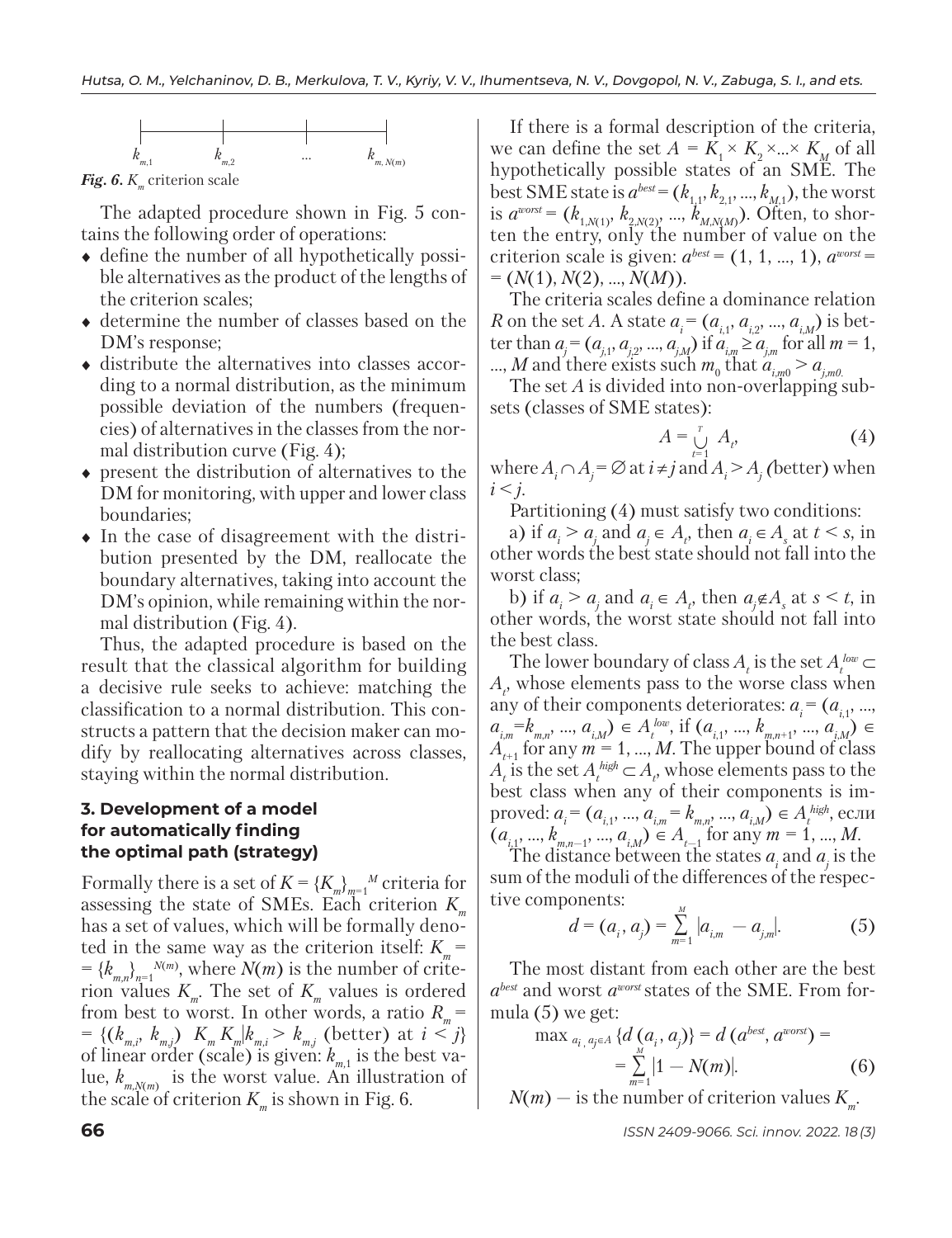Thus, the optimal transition path for an SME from its current state  $a_i \in A_t$  to the best class  $A_{t-1}$ is the path in the attitude space *R* of dominance on the set *A* to the nearest element *b* lower bound  $A_{t-1}^{low}$ . Finding this element reduces to the following minimization problem:

$$
d = (a_i, b) = \min_{a \in A_{t-1}^{low}} \{ (d(a_i, a)) \}.
$$
 (7)

For example, for the set  $K = \{K_1, K_2\}$ , where  $K_1 =$  $= {k_{1,n}}_{n=1}^5$  *u*  $K_2 = {k_{2,n}}_{n=1}^3$ , the set  $A = K_1 \times K_2$  with best state  $a^{best} = (1, 1)$  and the worst  $a^{worst} = (5, 1)$ 4),distant from each other by distance 7 (see formula (6)), can be divided into classes  $A_1$  u  $A_2$ such that  $A_1^{low} = \{(1,4), (2.3), (3.2), (4.1)\}\)$  and  $A_2^{high} = \{(2.4), (3.3), (4.2), (5.1)\}.$  The relation *R* of dominance on the set *A* is shown in Fig. 7.

Let  $(5.2) \in A_2$  be the current state of the SME. Then the search for the optimal way of SME transition to the best class  $A_1$  is reduced by formula (7) to the problem  $\min_{a \in A_1} \log \{d \cdot ((5.2), a)\}.$ This problem has two solutions:  $b_1$  = (3.2) and  $b<sub>2</sub> = (4.1)$ . The final choice may depend on both the time and the cost of moving from the current state of the SME to the states  $b_1$  and  $b_2$ .

#### **4. Shaping the final VM of the optimal strategy for sustainable development of service SMEs in crisis**

Based on the research results, we carry out the final formation of the VM, which is shown in Fig. 8.

The developed VM (Fig. 8) describes the following procedure:

- consolidate information on leaders in a given business area, based on benchmarking techniques;
- based on the consolidated information, generate a list of classes, qualitative criteria and their values in definitions that are natural to the DM, their advisers and active groups in the given business area;
- $\bullet$  based on the list of classes, qualitative criteria and their values, develop a decision rule according to an adapted decisive rule procedure;
- based on the list of qualitative criteria and their values, form a criterion description of the



*Fig. 7.* Ratio *R* of dominance on the set *A*

current state of SMEs, i.e. to define a list of values for all criteria;

- using the decisive rule and a criterion description of the current state of the SME, determine the class to which this state belongs, based on the decisive rule, as a result of an adapted procedure for constructing the decisive rule;
- $\bullet$  choose the optimality criterion (time/cost) and type of strategy (short/long term);
- based on the chosen optimality criterion and type of strategy, generate an optimal SME sustainability strategy according to an automatic optimal pathfinder model (strategy).

The formation of an optimal strategy in VM consists of 3 steps (Fig. 9):

**Step 1: Information preparation for SME performance assessment.** The performance of leaders in a given business sector is analyzed and the values of the qualitative criteria describing their state, the values of the criteria that are ordered from best to worst, and the name of the classes to which that state may belong, are determined.

The current state of an SME is defined as a set of criterion values that describe the performance of leaders in a given business sector — a criterion description is formed.

**Step 2: Classification of the current state of SMEs.** According to the developed decisive rule, the current state of SMEs is automatically classified in relation to the indicators of the business leaders.

**Step 3: Determining the optimal SME development strategy.** An optimal list of criteria is automatically determined, whose values and to what extent they need to be improved (strategy)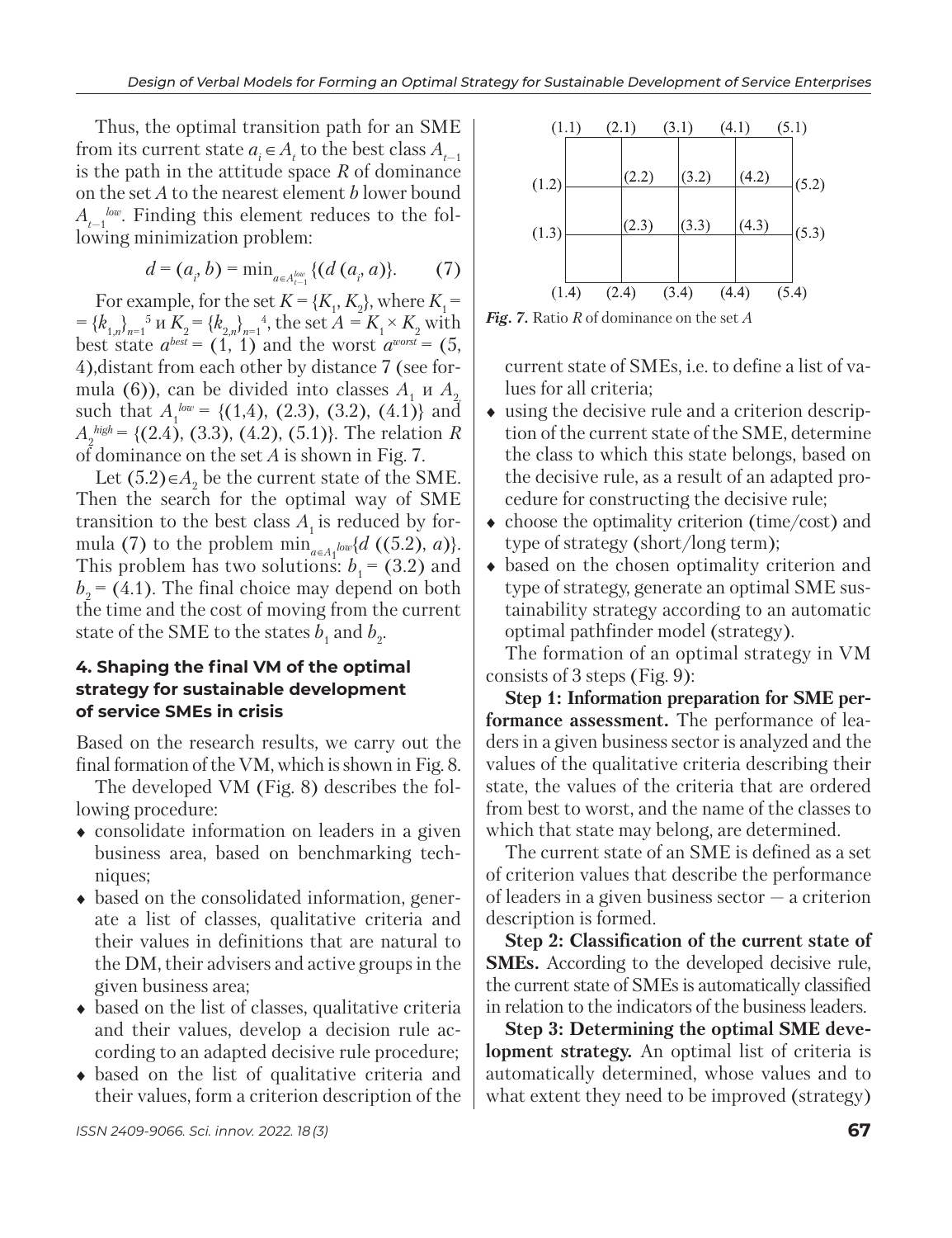

*Fig. 8.* Verbal model for forming an optimal strategy for sustainable development of service SMEs in the conditions of a crisis

in order for the SME to be able to move up the class. The strategy can be either short-term (promotion to the next "best" class) or long-term (promotion to the "best" class). Optimization of a set of criteria can be both in terms of time and cost to achieve the objective.

The result to be achieved with the developed VM is an automatically generated optimal service SME development strategy, which will be based on proven methods. Namely, methods of formal logic, qualitative methods of verbal analysis (in particular ORCLASS) and methods of discrete mathematics (in particular graph theory).

# **5. Discussion on the results**

The hypothesis underlying the research is that all the prerequisites are in place to develop an online automated consultancy for the formation of an optimal strategy for the sustainable development of enterprises.

Such prerequisites are:

- $\bullet$  the global practice of such off-line consultancy, which, for example in Ukraine, is recognized as relevant at state level, especially for SMEs without adequate resources;
- $\bullet$  the EFOM model for classifying the state of management of companies on the basis of qua-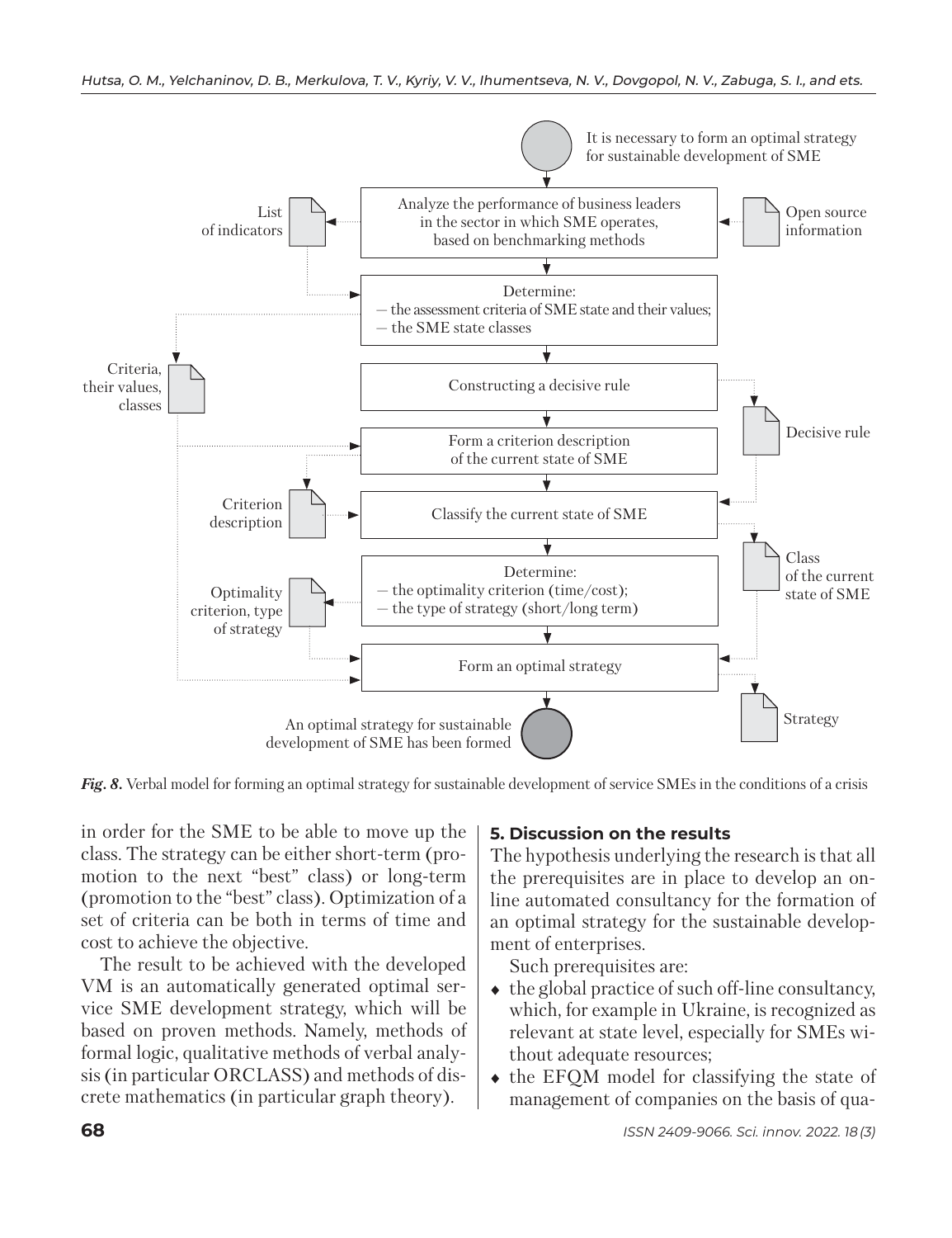

*Fig. 9.* Stages of optimal strategy formation in VMs

litative criteria, which has been used in practice since 1992;

- the ORCLASS verbal method for allocating alternatives to ordered classes, the first mention of its use dates back to 1982;
- $\bullet$  the need for a strategy that is a competitive advantage and allows for easy adaptation to changing external conditions, including a crisis. Each of the prerequisites has its own disadvantages:
- off-line consultancy requires time and human resources diverted from the core business;
- $\triangleleft$  the EFOM model only states the current state of enterprise management, without offering any recommendations for improvement;
- $\bullet$  the ORCLASS verbal method effectively allocates alternatives for a fairly small number of criteria and their values;
- $\bullet$  enterprise strategy formation is a rather informal brainstorming process which often, in the case of SMEs, lacks the necessary level of experts. In fact, the aim and objectives of the study were to remedy these shortcomings:
- VM allows moving consultancy from off-line to on-line 24/7;
- $\triangle$  the developed VM automatically generates the optimal (in terms of time or cost) path to improve the current state of the enterprise;
- $\bullet$  the procedure for assigning alternatives to classes is adapted for an arbitrary number of criteria and their values;
- The developed VM formalizes the process of shaping the enterprise's strategy).

The effectiveness of the proposed VM can be assessed in terms of the time it takes both to construct an ordinal classification and to form a strategy.

When constructing an ordinal classification in the ORCLASS method, the DM is presented with the alternatives selected for the direct classification, and its responses are continuously monitored for consistency. If inconsistencies are found, it is necessary to go back to the point of inconsistency, correct it and continue the classification from the same place. This takes quite a lot of time. For example, according to the data from [20], it took 12 hours of net time of expert's work (7 working days in total) to develop an ordinal classification of 2304 alternatives in 7 classes. The development of an ordinal classification of about 20,000 alternatives in 14 classes required 60 hours of net expert time (about 20 working days in total).

In the developed VM, constructing an ordinal classification of 1,036,800 alternatives into 5 classes took one working day. This is due to the fact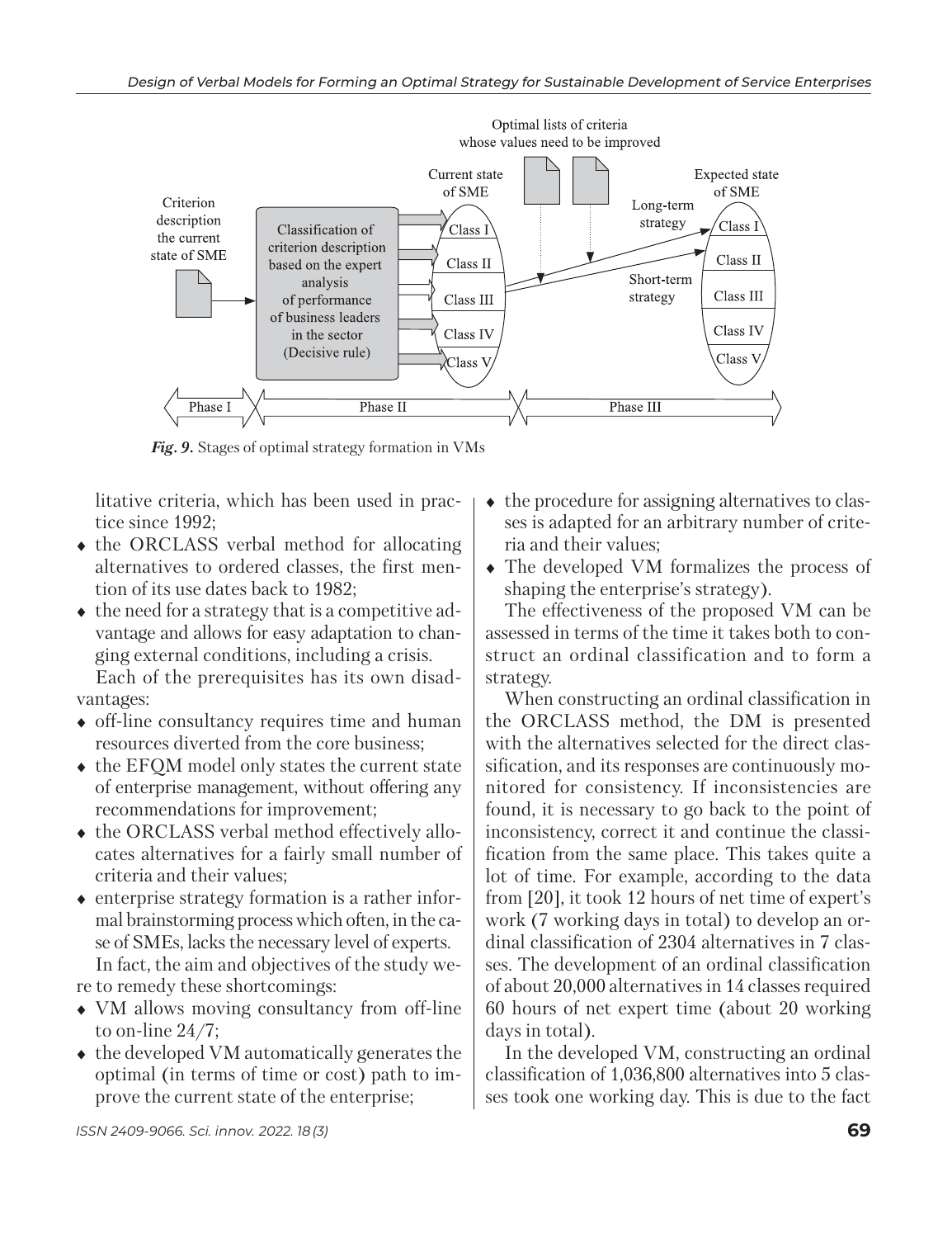that in the proposed approach, the DM is excluded from the process of developing the ordinal classification. In other words, a source of error is eliminated.

With the current approach to consultancy services, strategy formation can take anywhere from a few days to months.

In the developed VM, it takes almost no time at all to form a strategy (a fraction of a second, depending on the speed of the computer), but it can take several hours to enter a description of the current state of the company, depending on the number of criteria.

Verbal models are generally adequate [14]:

- $\bullet$  for unstructured tasks, which includes strategy formation;
- $\bullet$  for the human information processing system that is the DM;
- in terms of logic (the best condition does not fall into the worst class, the worst condition does not fall into the best class);
- $\bullet$  in terms of using the experts: these are experienced people and the adequacy of their criteria has been tested by experience, time and recognized in a particular field.

The VM is not sensitive to small changes in criterion values. Changing the value of any criterion by one unit on the scale does not result in a change of class for most alternatives. For borderline alternatives, it is possible to move to an adjacent class.

Practical results obtained in the course of VM development have confirmed the hypothesis that it is possible to develop on-line automated consulting for the formation of an optimal strategy for sustainable development of enterprises. At the same time, the VM is not sufficiently detailed to become a method. It is the first step towards the creation of information technology (software product). The lack of detailed elaboration and practical implementation at a specific enterprise can be considered shortcomings, but they were not the purpose of the study and can be the basis for its development.

The advantages of the developed model over similar scientific and technical products are the following:

- $\bullet$  ease of use  $-$  definitions that are natural to the DM, their advisers and active groups are used to describe the state of SMEs, without converting such verbal formulations into quantitative values;
- automatic formation of an optimal sustainable development strategy for service SMEs based on quality expert data and proven scientific methods, which enable such enterprises to avoid spending money on suitably qualified specialists;
- $\bullet$  the versatility of the verbal model for any business area of service SMEs through the use of qualitative criteria to describe the state of the enterprise.

As a software product, the VM can be executed as a web application (open access site), electronic link to which will be available to potential users both in Ukraine and abroad. On such a website, the user with the program prompts:

a) conducts information preparation for obtaining consultancy — introducing the meaning of the qualitative criteria describing its condition and their meaning and the name of the classes in which this condition may belong.

b) then enters the current values of the criteria — the criterion description of the state of the enterprise;

c) is then given the name of the class to which the current state of the enterprise belongs;

d) then receives recommendations as to which values of which criteria need to be improved and to what extent in order for the enterprise to "move up" to the next best class — short-term strategy, or to the tops class — long-term enterprise development strategy;

Once the changes have been implemented according to the formed strategy  $-$  points b), c) and d) are repeated with the necessary frequency until the company's objectives have been achieved.

The website, as an information and analytical system, should have a well-developed advisory and supportive environment for informing the assessment of a service SME and shaping its sustainable development strategy.

If necessary, monetization of the product can be implemented as follows: information prepara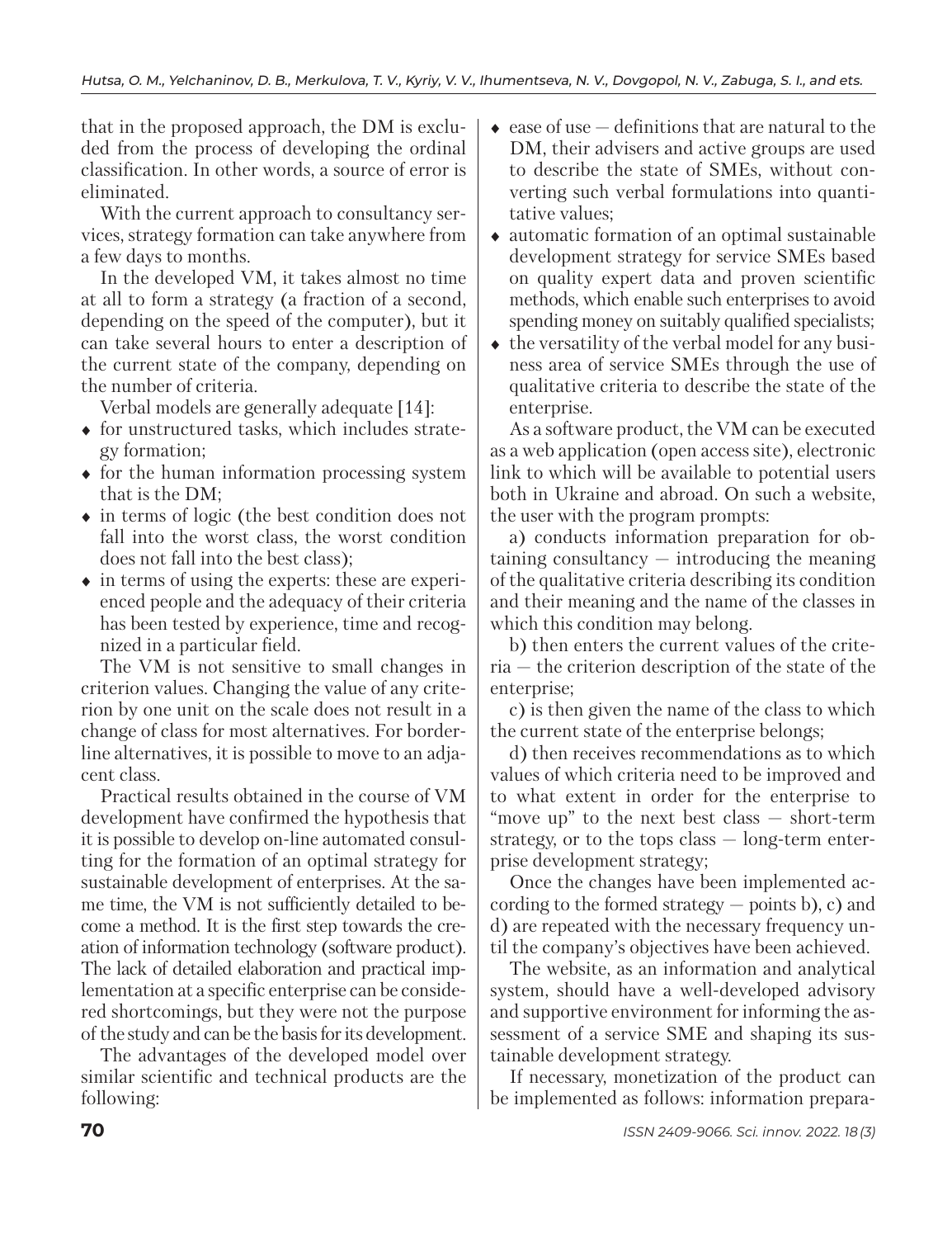tion and definition (classification) of the current state of the company is free of charge, and strategy formation for a fee.

Limitations of the study include:

- applying only qualitative criteria when describing the subject area;
- the availability of up-to-date information on the cost of tasks, which will allow for changing the values of the criteria and their execution times for optimality calculations;

A shortcoming of the study is the generality of the recommendations for the application of a normal distribution of alternatives across classes. A remedy is to make such recommendations more specific and requires additional research.

The development of this research lies in solving the problem of path minimization on a graph when searching for an optimal strategy for high dimensional problems. This is due to mathematical and methodological difficulties due to the lack of a general approach to solving such problems.

### **Conclusions**

1. Based on the ORCLASS verbal decision analysis method, a verbal model for classifying the current state of service SMEs has been developed. The model allows us to describe and to classify the states of SMEs in any business area. This is achieved by using the definitions that are natural to the DM, their advisors and active groups, without converting such verbal formulations into quantitative values.

2. The basis for the adaptation is the hypothesis that the probability of assigning an alternative to a certain class is a constant, independent of the alternative and determined only by the number of partition classes. The adapted procedure is based on the result sought by the classical algorithm for constructing a decisive rule: the correspondence of the classification to the normal distribution. This constructs a pattern that the decision maker can modify by reallocating alternatives into classes while remaining within the normal distribution.

3. The optimal path is searched in the space of all hypothetically possible SME states, as the path with the shortest distance from the current state to the boundary state of the next best class. This automatically produces optimal strategies for the sustainable development of enterprises. The optimality of the strategy can be both in terms of time and cost to achieve the required state of the enterprise.

#### REFERENCES

- 1. Saakov, V. (27 May, 2020). Crisis in Ukraine: small business is rapidly losing income survey. Deutsche Welle. URL: https://www.dw.com/uk/криза-в-україні-малий-бізнес-стрімко-втрачає-доходи-опитування/a-53589942. (Last accessed: 24.07.2021). [in Ukrainian].
- 2. Vemić, Milan. (2019). Optimal Management Strategies in Small and Medium Enterprises. URL: https://www.researchgate.net/publication/332143397\_Optimal\_Management\_Strategies\_in\_Small\_and\_Medium\_Enterprises (Last accessed: 24.07.2021).
- 3. Toymentsevaa, I. A., Karpovaa, N. P., Toymentsevaa, A. A., Chichkinab, V. D., Efanov, A. V. (2016). Methods of the Development Strategy of Service Companies: Logistical Approach. *International journal of environmental & science education*, 11(14), 6820—6836. URL: https://files.eric.ed.gov/fulltext/EJ1115790.pdf (Last accessed: 24.07.2021).
- 4. Kniazieva, T., Kolbushkin, Y., Smerichevskiy, S. (2017). Method of strategic planning and management decision-making considering the life cycle theory. *Baltic Journal of Economic Studies*, 3(5), 175—182. https://doi.org/10.30525/2256- 0742/2017-3-5-175-182
- 5. Elias Mota, B. A., Cerqueira de Sousa Gouveia Carvalho, A. I., Azevedo Rodrigues Gomes, M. I., Ferreira Dias Barbosa-Povoa, A. P. (2020). Business strategy for sustainable development: Impact of life cycle inventory and life cycle impact assessment steps in supply chain design and planning. *Bus Strat Env.*, 29(1), 87—117. https://doi.org/10.1002/bse.2352
- 6. Methodological bases and practice of sustainable development implementation: monograph. (2015). (Eds. O. Prokopenko, N. Kostyuchenko). Ruda Śląska: Drukarnia i Studio Graficzne Omnidium.
- 7. Zhang, N., Mei, L. (2020). Sustainable Development in the Service Industry: Managerial Learning and Management Improvement of Chinese Retailers. *Sustainability,* 12(4), 1430. https://doi.org/10.3390/su12041430.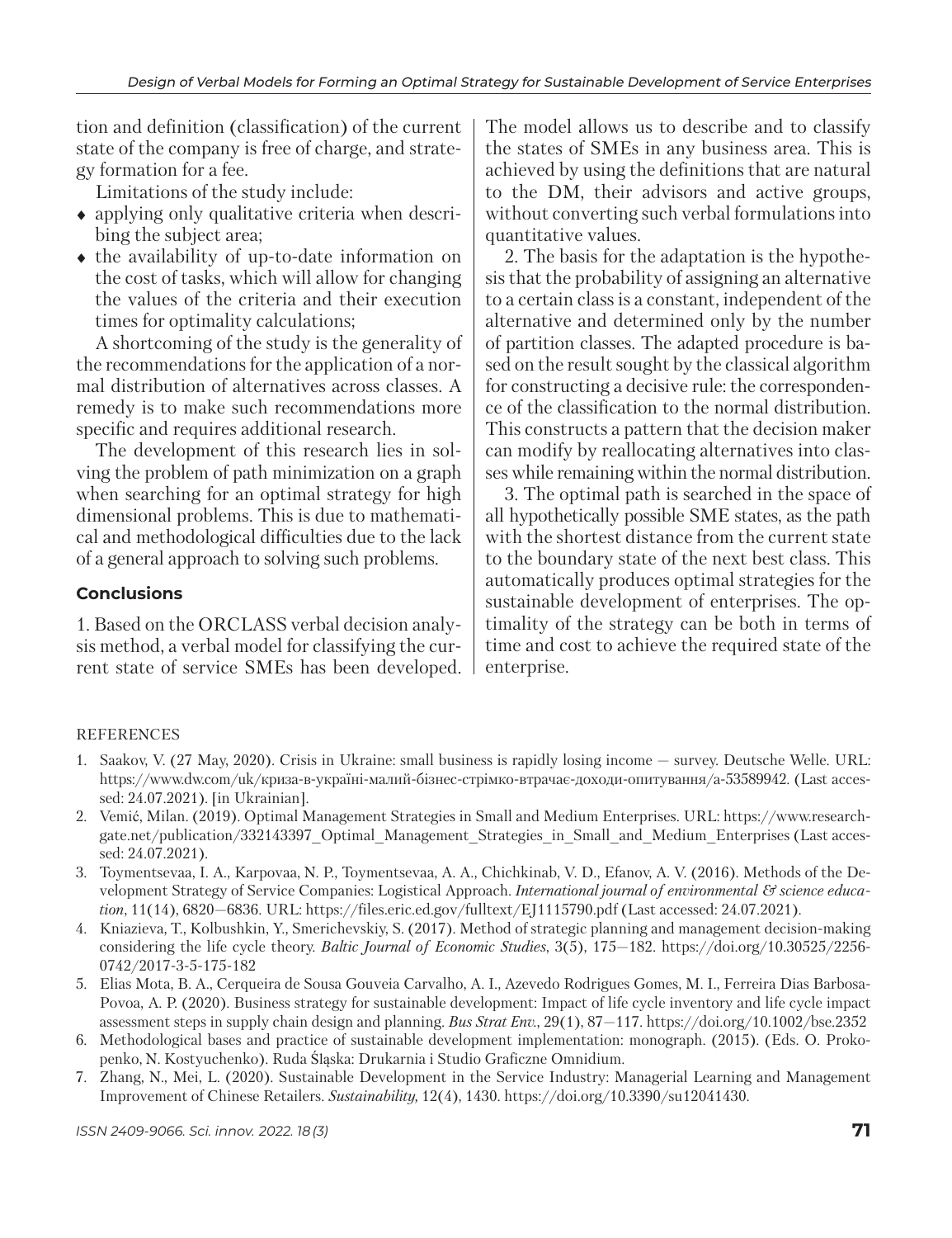- 8. Beckmann, M., Hielscher, S., Pies, I. (2014). Commitment Strategies for Sustainability: How Business Firms Can Transform Trade-Offs Into Win—Win Outcomes. *Business Strategy and the Environment,* 23(1), 18—37. https://doi.org/ 10.1002/bse.1758.
- 9. Kyriy, V., Sheiko, I., Petrova, R. (2019). Optimization of management information support as a basis for organizational transformations at an enterprise. *Periodicals of Engineering and Natural Sciences*, 7(2), 679—689. URL: https://www.researchgate.net/publication/337851514 Optimization of management information support as a basis for organizational\_transformations\_at\_an\_enterprise. (Last accessed: 24.07.2021). https://doi.org/10.21533/pen.v7i2.564
- 10. American Small Business Development Centers. (2021). Home. URL: https://americassbdc.org/ (Last accessed: 24.07.2021).
- 11. Ministry and Committee for Digital Transformation of Ukraine. (2020, 27 May). Diia. The business will open the first business support center together with a consulting zone in Kharkiv on May 28. URL: https://thedigital.gov.ua/news/ diyabiznes-vidkrie-pershiy-tsentr-pidtrimki-pidpriemtsiv-razom-iz-konsalting-zonoyu-u-kharkovi-28-travnya (Last accessed: 24.07.2021) [in Ukrainian].
- 12. Hutsa, O. M., Yelchaninov, D. B., Porvan, A. P., Yakubovska, S. V. (2017). Decision support systems based on qualitative methods for project management. *Bulletin of NTU "KhPI". Series: System analysis, control and information technology*, 3(1225), 82—88. https://doi.org/10.20998/2413-3000.2017.1225.15 [in Russian].
- 13. Maslov, D. V., Shestakov, A. L., Mydkherst, D. (2006). EFQM Utility Model: Management System Prevention. *Quality management methods*, 7, 34—39. URL: https://docplayer.ru/53636042-Poleznaya-model-efqm-profilaktika-sistemy-upravleniya.html (Last accessed: 24.07.2021) [in Russian].
- 14. Larichev, О. I. (2006). *Verbal analysis of decisions* (Ed. А. B. Petrovskiiy). Moscow: Nauka [in Russian].
- 15. Kahneman, D., Slovic, P., Tversky, A. (1982). *Judgment under uncertainty: Heuristics and biases*. Cambridge Univ. press. https://doi.org/10.1017/CBO9780511809477
- 16. Borcherding, K., Schmeer, S., Weber, M. (1993). Biases In Multiattribute Weight Elicitation. *Contributions To Decision Research.* (Eds. J.-P. Caverni, M. Bar-Hillel, F. N. Barron, H. Jungennann). North-Holland: Elsevier. 3—28.
- 17. Von Winterfeldt, D., Von Winterfeldt, D., Fischer, G. W. (1975). Multiattribute utility theory: Models and assessment procedures. *Utility, probability and human decision making. Selected Proceedings of an Interdisciplinary Research Conference (3—6 September 1973, Rome).* (Eds. D. Wendt, C. Vlek). Reidel, 47—86. https://doi.org/10.1007/978-94-010-1834-0
- 18. Harrington, H., Harrington, J. (1995). *High Performance Benchmarking: 20 Steps to Success*. New York: McGraw-Hill.
- 19. MathWorks: mnpdf (Multinomial probability density function). (2021). URL: https://www.mathworks.com/help/ stats/mnpdf.html (Last accessed: 24.07.2021).
- 20. Larichev, О. I. (2002). *Decision-making Theory and Methods, and A Chronicle of Events in Fairylands*. Logos [in Russian].

**Received 26.07.2021 Revised 21.11.2021 Accepted 11.12.2021**